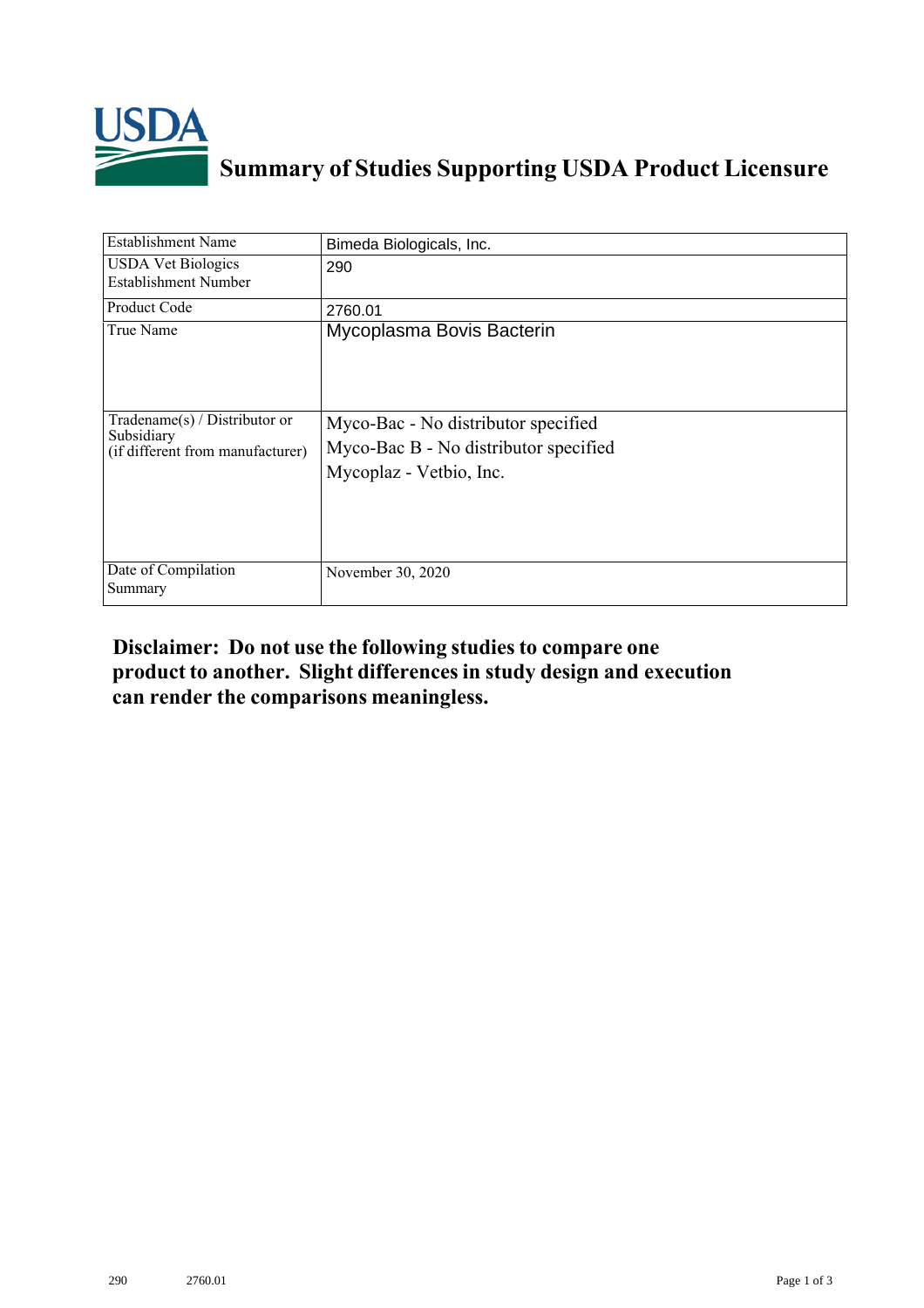| <b>Study Type</b>              | Efficacy                                                                                                                                                                                                                                                                                                                    |
|--------------------------------|-----------------------------------------------------------------------------------------------------------------------------------------------------------------------------------------------------------------------------------------------------------------------------------------------------------------------------|
| <b>Pertaining to</b>           | Mycoplasma Bovis                                                                                                                                                                                                                                                                                                            |
| <b>Study Purpose</b>           | Demonstrate efficacy against Mycoplasma Bovis                                                                                                                                                                                                                                                                               |
| <b>Product Administration</b>  |                                                                                                                                                                                                                                                                                                                             |
| <b>Study Animals</b>           |                                                                                                                                                                                                                                                                                                                             |
| <b>Challenge Description</b>   |                                                                                                                                                                                                                                                                                                                             |
| <b>Interval observed after</b> |                                                                                                                                                                                                                                                                                                                             |
| challenge                      |                                                                                                                                                                                                                                                                                                                             |
| <b>Results</b>                 | Study data were evaluated by USDA-APHIS prior to product<br>licensure and met regulatory standards for acceptance at the time<br>of submission. No data are published because this study was<br>submitted to USDA-APHIS prior to January 1, 2007, and APHIS<br>only requires publication of data submitted after that date. |
| <b>USDA Approval Date</b>      | September 4, 2002                                                                                                                                                                                                                                                                                                           |